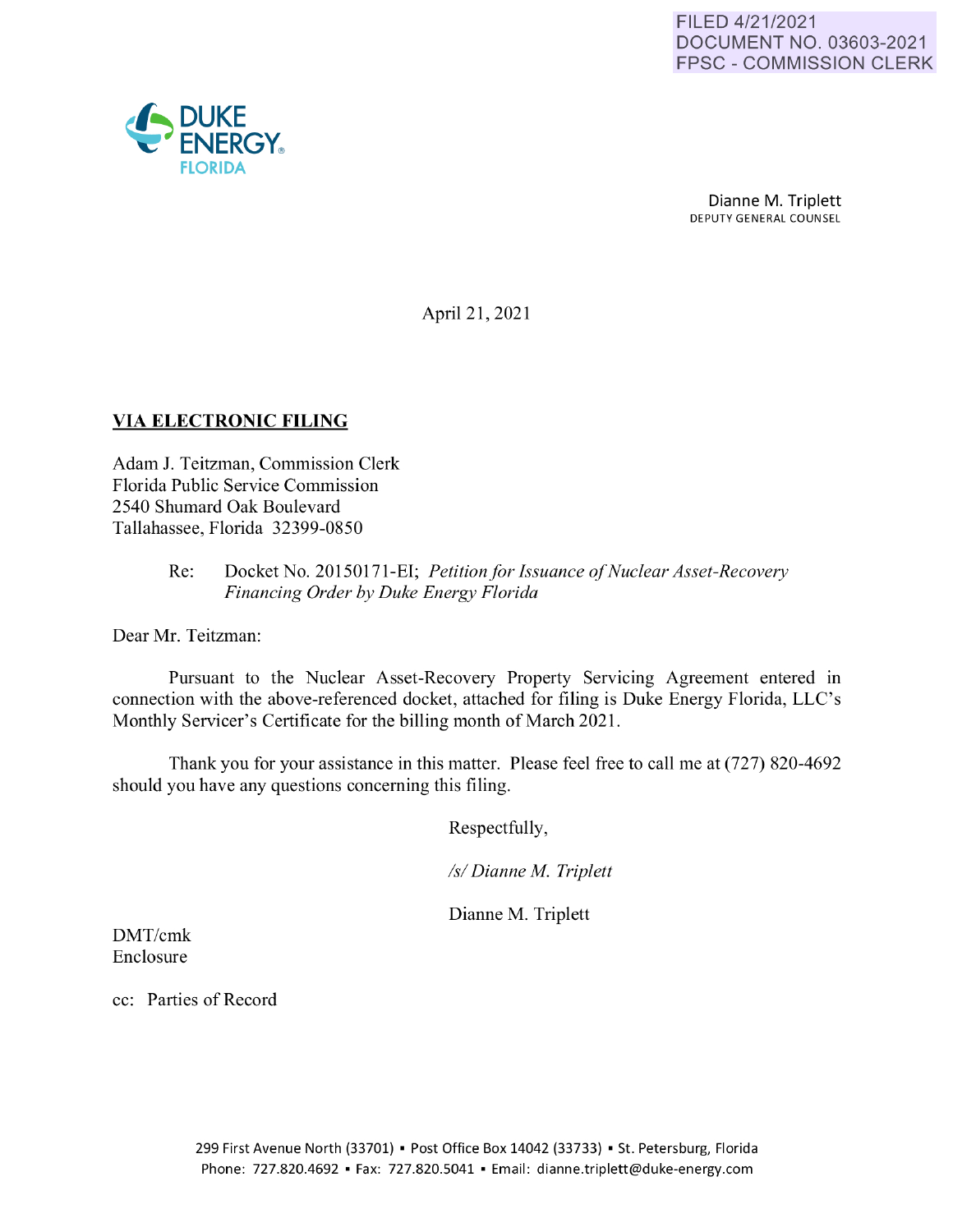# **CERTIFICATE OF SERVICE**

I HEREBY CERTIFY that a true and correct copy of the foregoing has been furnished via electronic mail to the following this 21<sup>st</sup> day of April, 2021.

|                                                                                                                                                                                                                                                                                                                                                                                                                                                            | /s/ Dianne M. Triplett<br>Attorney                                                                                                                                                                                                                                                                                        |
|------------------------------------------------------------------------------------------------------------------------------------------------------------------------------------------------------------------------------------------------------------------------------------------------------------------------------------------------------------------------------------------------------------------------------------------------------------|---------------------------------------------------------------------------------------------------------------------------------------------------------------------------------------------------------------------------------------------------------------------------------------------------------------------------|
| Theresa Tan<br>Office of the General Counsel<br>Florida Public Service Commission<br>2540 Shumard Oak Blvd.<br>Tallahassee, FL 32399-0850<br>ltan@psc.state.fl.us<br>Jon C. Moyle, Jr. / Karen A. Putnal<br>118 North Gadsden Street<br>Tallahassee, FL 32301<br>jmoyle@moylelaw.com<br>kputnal@moylelaw.com<br>Robert Scheffel Wright / John T. LaVia, III<br>1300 Thomaswood Drive<br>Tallahassee, FL 32308<br>schef@gbwlegal.com<br>jlavia@gbwlegal.com | C. Rehwinkel<br><b>Office of Public Counsel</b><br>c/o The Florida Legislature<br>111 West Madison Street, Room 812<br>Tallahassee, FL 32399-1400<br>rehwinkel.charles@leg.state.fl.us<br>James W. Brew<br>1025 Thomas Jefferson Street, NW<br>Eighth Floor, West Tower<br>Washington, DC 20007-5201<br>jbrew@smxblaw.com |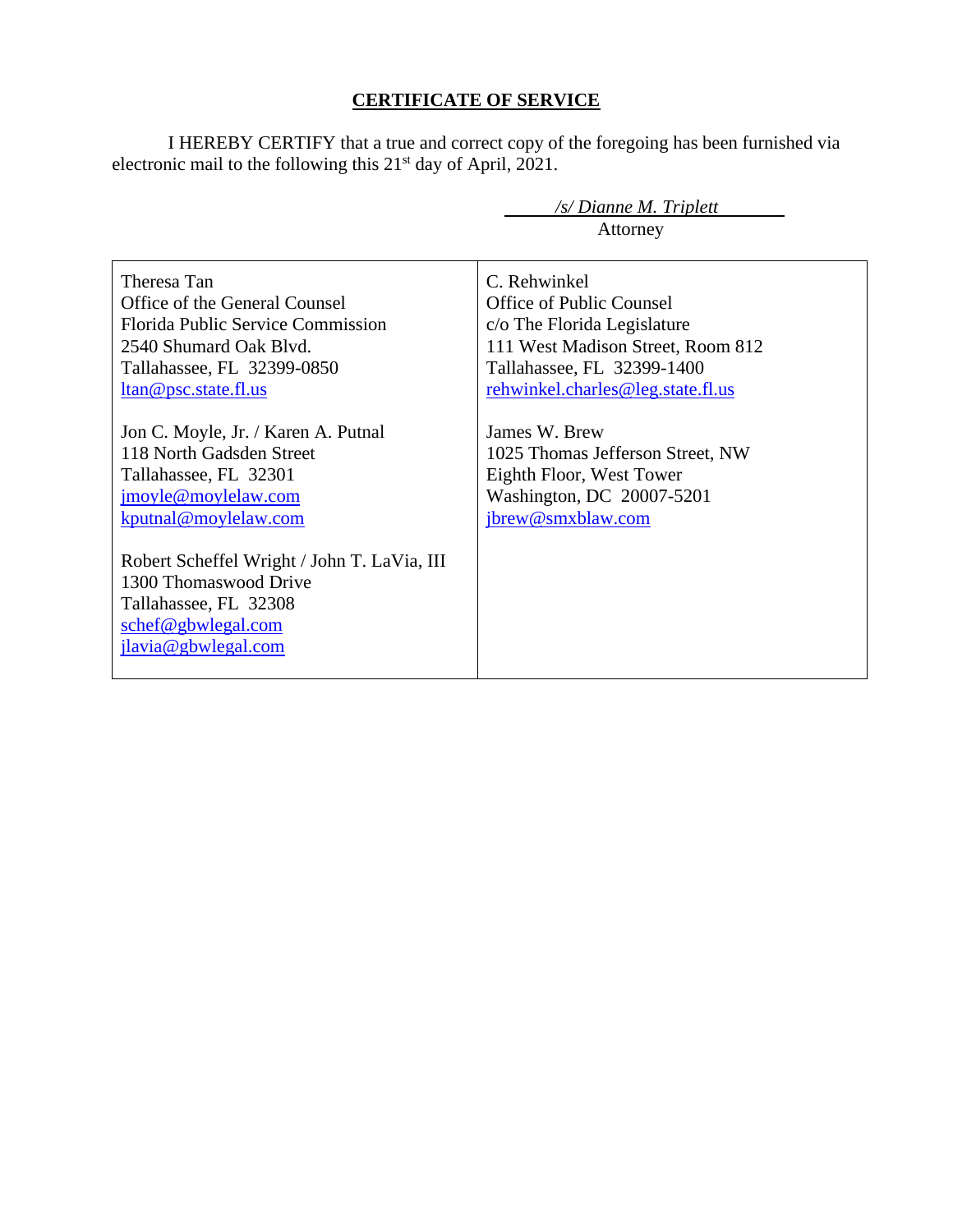### **MONTHLY SERVICER'S CERTIFICATE**

#### **DUKE ENERGY FLORIDA PROJECT FINANCE, LLC**

**\$1,294,290,000 Series A Senior Secured Nuclear Asset-Recovery Bonds** 

Pursuant to SECTION 3.0l(b) of the Nuclear Asset-Recovery Property Servicing Agreement dated as of June 22, 2016 by and between Duke Energy Florida, Inc., as Servicer, and Duke Energy Florida Project Finance, LLC, as Issuer (the "Servicing Agreement"), the Servicer does hereby certify as follows:

Capitalized terms used but not defined in this Monthly Servicer's Certificate have their respective meanings as set forth in the Servicing Agreement. References herein to certain sections and subsections are references to the respective sections or subsections of the Servicing Agreement.

Current BILLING MONTH: March 2021

#### Current BILLING MONTH: 2/27/2021- 3/30/2021

| Standard Billing for prior BILLING MONTH: February 2021        |             |       |
|----------------------------------------------------------------|-------------|-------|
| <b>Residential Total Billed</b>                                | 198,448,115 |       |
| Residential NUCLEAR ASSET-RECOVERY CHARGE ("NARC") Billed      | 3,655,488   | 1.84% |
| General Service Non-Demand Total Billed                        | 20,328,630  |       |
| General Service Non-Demand NARC Billed                         | 365,420     | 1.80% |
| General Service Billed                                         | 1,413,137   |       |
| <b>General Service NARC Billed</b>                             | 24,536      | 1.74% |
| General Service Demand Total Billed                            | 83,828,234  |       |
| General Service Demand NARC Billed                             | 1,740,238   | 2.08% |
| Curtailable Total Billed                                       | 1,418,018   |       |
| <b>Curtailable NARC Billed</b>                                 | 25,632      | 1.81% |
| Interruptible Total Billed                                     | 10,804,397  |       |
| Interruptible NARC Billed                                      | 331,049     | 3.06% |
| <b>Lighting Total Billed</b>                                   | 1,861,517   |       |
| <b>Lighting NARC Billed</b>                                    | 8,770       | 0.47% |
| YTD Net Write-offs as a % of Total Billed Revenue (see Note 1) |             |       |
| Non-Residential Class Customer Write-offs                      |             |       |
| <b>Residential Class Customer Write-offs</b>                   |             |       |
| <b>Total Write-offs</b>                                        | 0.532%      |       |
| Aggregate NARC Collections (see Note 2)                        |             |       |
| <b>Total NARC Remitted for Current BILLING MONTH</b>           |             |       |

| <b>Residential NARC Collected</b>                | \$<br>4,375,087 |
|--------------------------------------------------|-----------------|
| General Service Non-Demand NARC Collected        | 437,288         |
| General Service NAnc collected                   | 29.447          |
| General Service Demand NARC Collected            | 2,082,638       |
| <b>Curtailable NARC Collected</b>                | 30.919          |
| Interruptible NARC Collected                     | 396.062         |
| <b>Lighting NARC Collected</b>                   | 10,306          |
| <b>Sub-Total of NARC Collected</b>               | 7,361,748       |
| <b>Total Current NARC Collected and Remitted</b> | 7,361,748       |